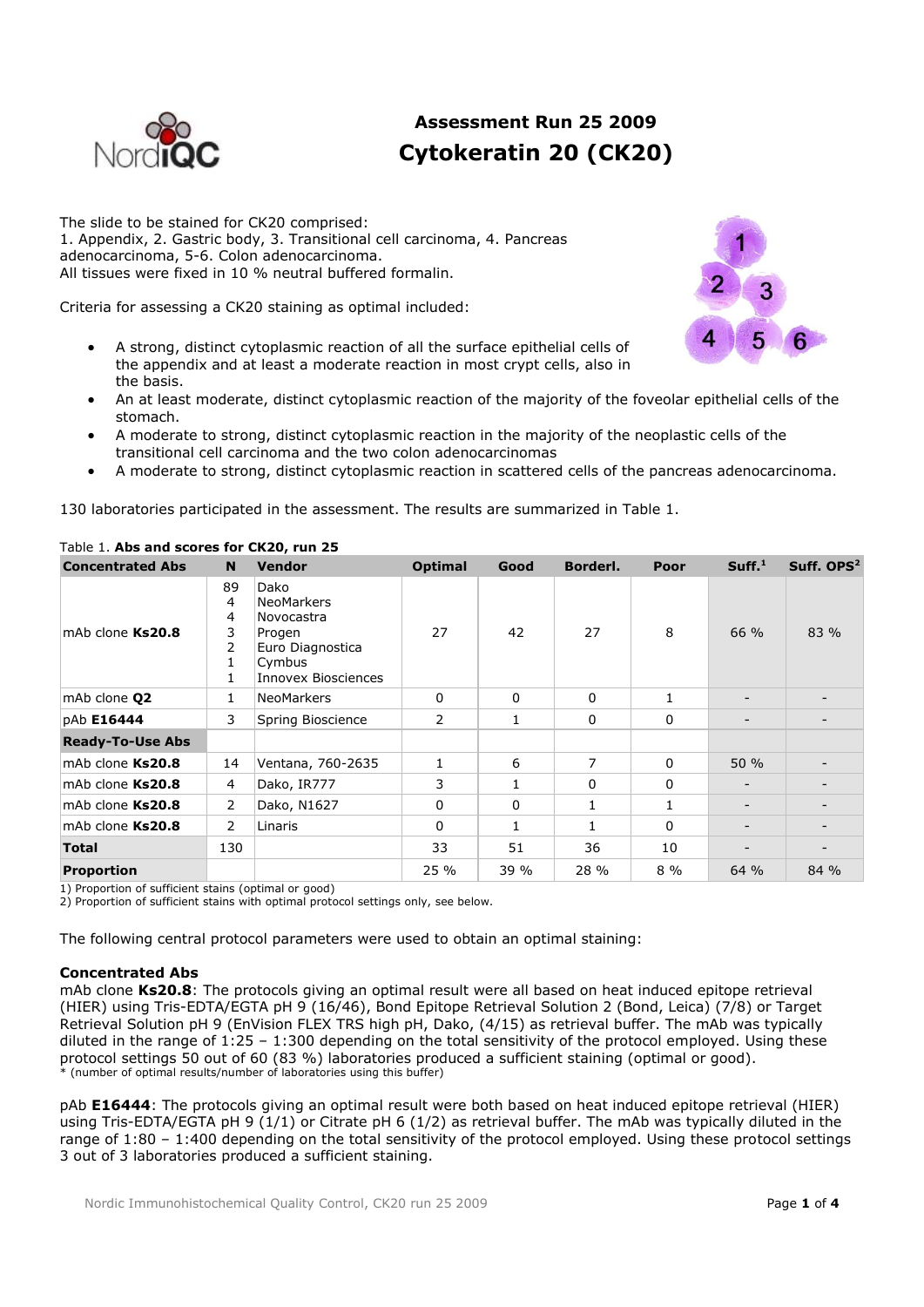## **Ready-To-Use Abs**

mAb clone **Ks20.8**, prod. no. 760-2635, Ventana: The protocols giving an optimal result were based on HIER, Cell Conditioning 1, standard, as retrieval buffer and the incubation time for the primary Ab was 32 min and UltraView was used as detection system. Using these protocol settings 1 out of 2 laboratories produced a sufficient staining.

mAb clone **Ks20.8**, IR777, Dako: The protocols giving an optimal result were all based on HIER using Target Retrieval Solution pH 9 (EnVision FLEX TRS high pH) and an incubation time for 20 min in the primary Ab and EnVision Flex as the detection system. Using these protocol settings 4 out of 4 laboratories produced a sufficient staining.

The most frequent causes of insufficient staining were:

- Too low concentration of the primary antibody
- Enzymatic pre-treatment 21/26 protocols using enzymatic pre-treatment gave an insufficient result
- Use of biotin based detection systems combined with HIER
- Less successful Abs.

In this assessment the prevalent feature of an insufficient staining was a general too weak staining or a false negative reaction of the structures expected to stain. This was seen in 65 % of the insufficient results and was mainly caused by a too low concentration of the primary Ab. Virtually all laboratories could demonstrate CK20 in the luminal epithelial cells of the appendix and in the two colon adenocarcinomas, whereas the demonstration of CK20 in the foveolar epithelial cells of the stomach and in the neoplastic cells in the transitional cell carcinoma was more challenging and required a correctly calibrated protocol. In 35 % a false positive reaction was observed. The false positive reaction was observed when a biotin based detection system was used in combination with HIER and was mainly seen in the cytoplasm of the epithelial cells of the gastric crypt epithelium but also in the normal and neoplastic pancreatic cells. Enzymatic pre-treatment combined with the mAb clone Ks20.8 used in a relatively high concentration frequently gave a false positive reaction in the normal pancreatic ducts. The proportion of sufficient results was significantly lower when enzymatic pre-treatment was used compared to HIER, which is illustrated in table 2.

### Table 2. **Pass rate for laboratories using mAb clone Ks20.8 with HIER and enzymatic pre-treatment**

|                                                       | <b>HIER</b>   | <b>Enzymatic pre-treatment</b> |  |  |  |  |  |  |
|-------------------------------------------------------|---------------|--------------------------------|--|--|--|--|--|--|
| $\mathsf{Sufficient}^1$                               | 76/100 (76 %) | $5/26(19\%)$                   |  |  |  |  |  |  |
| 1) Proportion of sufficient stains (optimal or good), |               |                                |  |  |  |  |  |  |

In this assessment stomach was the most appropriate control for CK20, as both the sensitivity and specificity (regarding endogenous biotin) could be evaluated in this tissue. The majority of the foveolar epithelial cells shall show a moderate to strong cytoplasmic staining, while other epithelial cells shall be negative.

This was the 2nd assessment of CK20 in NordiQC, as CK20 also was assessed in run 8, 2003. The proportion of sufficient results declined from 90 % in run 8, 2003, to 64 % in the current run. The lower pass rate is probably due to more challenging tissue material circulated.

## Table 3. **Sufficient results with CK20 in two runs**

|                    | Run 8 2003 | Run 25 2009 |
|--------------------|------------|-------------|
| $Participants, n=$ |            | 130         |
| Sufficient results | 90 %       | 64 %        |

### **Conclusion**

The mAb clone Ks20.8 and the pAb E16444 are recommendable antibodies for CK20. HIER should be used to obtain an optimal staining. Stomach is recommended as positive control: The foveolar cells shall show a moderate to strong cytoplasmic reaction. Alternatively appendix can be used: The majority of the epithelial cells even in the crypt bottom shall show a moderate to strong cytoplasmic reaction.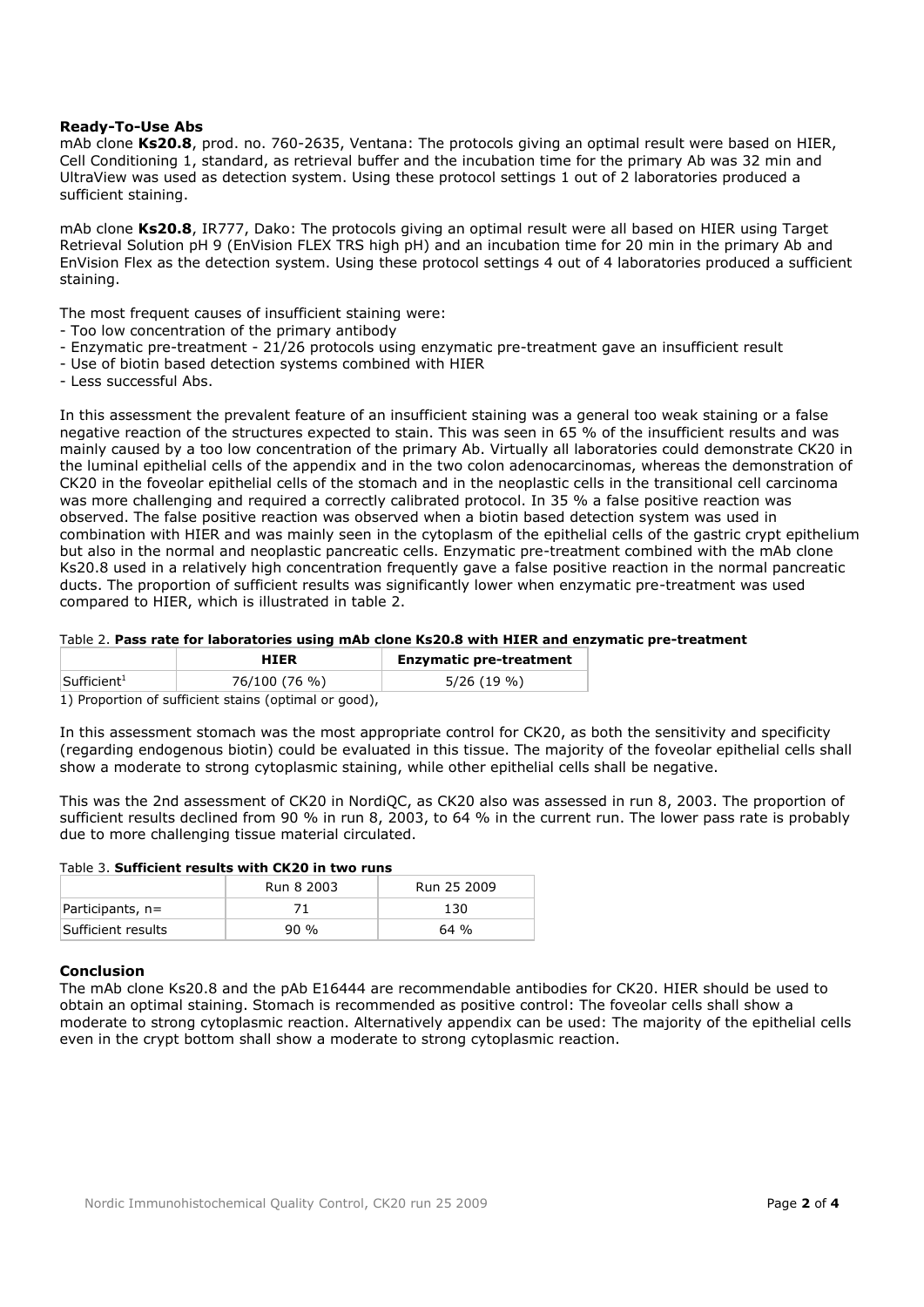



#### Fig. 1a

Optimal staining for CK20 using the mAb clone Ks20.8 optimally calibrated and with HIER.

Left: Gastric mucosa: The majority of the foveolar epithelial cells show a distinct cytoplasmic reaction.

Right: Appendix: The luminal epithelial cells and the majority of the epithelial cells of the crypts show a strong cytoplasmic reaction. No background reaction is seen.

Also compare with Figs. 2a & 3a – same protocol.



Fig. 1b

Insufficient staining for CK20 using the mAb clone Ks20.8 too diluted – same fields as in Fig. 1a.

Left: Gastric mucosa: Only scattered foveolar epithelial cells show a weak cytoplasmic reaction.

Right: Appendix: The luminal epithelial cells show a strong cytoplasmic reaction, while the epithelial cells of the crypts show a reduced intensity and proportion of positive cells compared to Fig. 1a. Also compare with Figs. 2b & 3b – same protocol.



#### Fig. 2a

Optimal staining for CK20 of the transitional cell carcinoma using same protocol as in Fig. 1a. The majority of the neoplastic cells show a moderate and distinct cytoplasmic reaction.



#### Fig. 2b

Insufficient staining for CK20 of the transitional cell carcinoma using same protocol as in Fig. 1b. Only scattered neoplastic cells show a diffuse reaction - same field as in Fig. 2a.